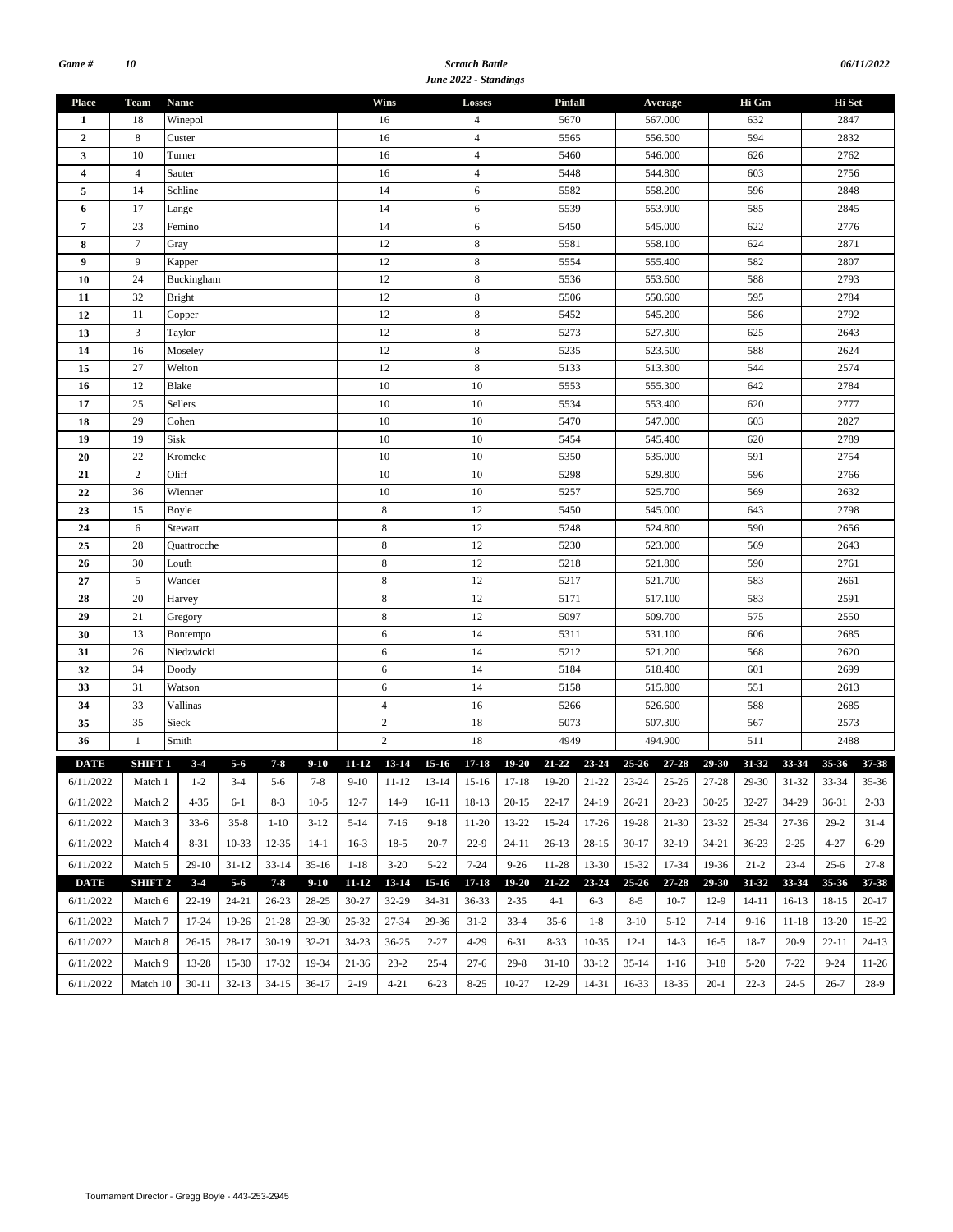*Game # 10*

**Name**

*Scratch Battle 06/11/2022 June 2022 - Standings*

|                      |     | Hi Scratch Game - Team |     | Hi Average - Men      |         | Hi Average - Women     |         |  |  |
|----------------------|-----|------------------------|-----|-----------------------|---------|------------------------|---------|--|--|
| Boyle                |     | 643                    |     | Colby DeAntoniis      | 157.000 | Abbey Schline          | 143.500 |  |  |
| Blake                |     | 642                    |     | Don Dove              | 156.800 | Lisa Huber             | 143.400 |  |  |
| Winepol              |     | 632                    |     | Chris Kruger, Jr.     | 156.400 | <b>Melissa Mahoney</b> | 141.000 |  |  |
| Hi Game - Men        |     | Hi Set - Men           |     | <b>Bernie Hipkins</b> | 154.900 | Rebecca Dove Kendall   | 139.800 |  |  |
| Chris Kruger, Jr.    | 221 | Don Dove               | 844 | Jonathan Green        | 153.500 | Dani McClay            | 138.500 |  |  |
| John DeAntoniis      | 210 | Chris Kruger, Jr.      | 828 | Colton Gue            | 153.000 | Jill Manns             | 136.800 |  |  |
| Rob Triplett, Jr.    | 195 | Colby DeAntoniis       | 816 | Mark Klingelhofer     | 152.700 | <b>Chasity Gray</b>    | 135.700 |  |  |
| Hi Game - Women      |     | Hi Set - Women         |     | Matt Buckingham       | 150.100 | <b>Britney Burke</b>   | 130.000 |  |  |
| Jill Manns           | 175 | <b>Jill Manns</b>      | 746 | John DeAntoniis       | 148.900 | <b>Kristy Penny</b>    | 129.900 |  |  |
| Rebecca Dove Kendall | 173 | Lisa Huber             | 738 | <b>Bobby Stockman</b> | 148.400 | Tara Cohen             | 129.400 |  |  |
| Lisa Huber           | 169 | Dani McClay            | 728 | Larry Lipka           | 147.600 | Mia Femino             | 128.000 |  |  |

**Ent Gm Set Gms Pinfall Avg.**

**Gms Pinfall Avg. Name Ent Gm Set**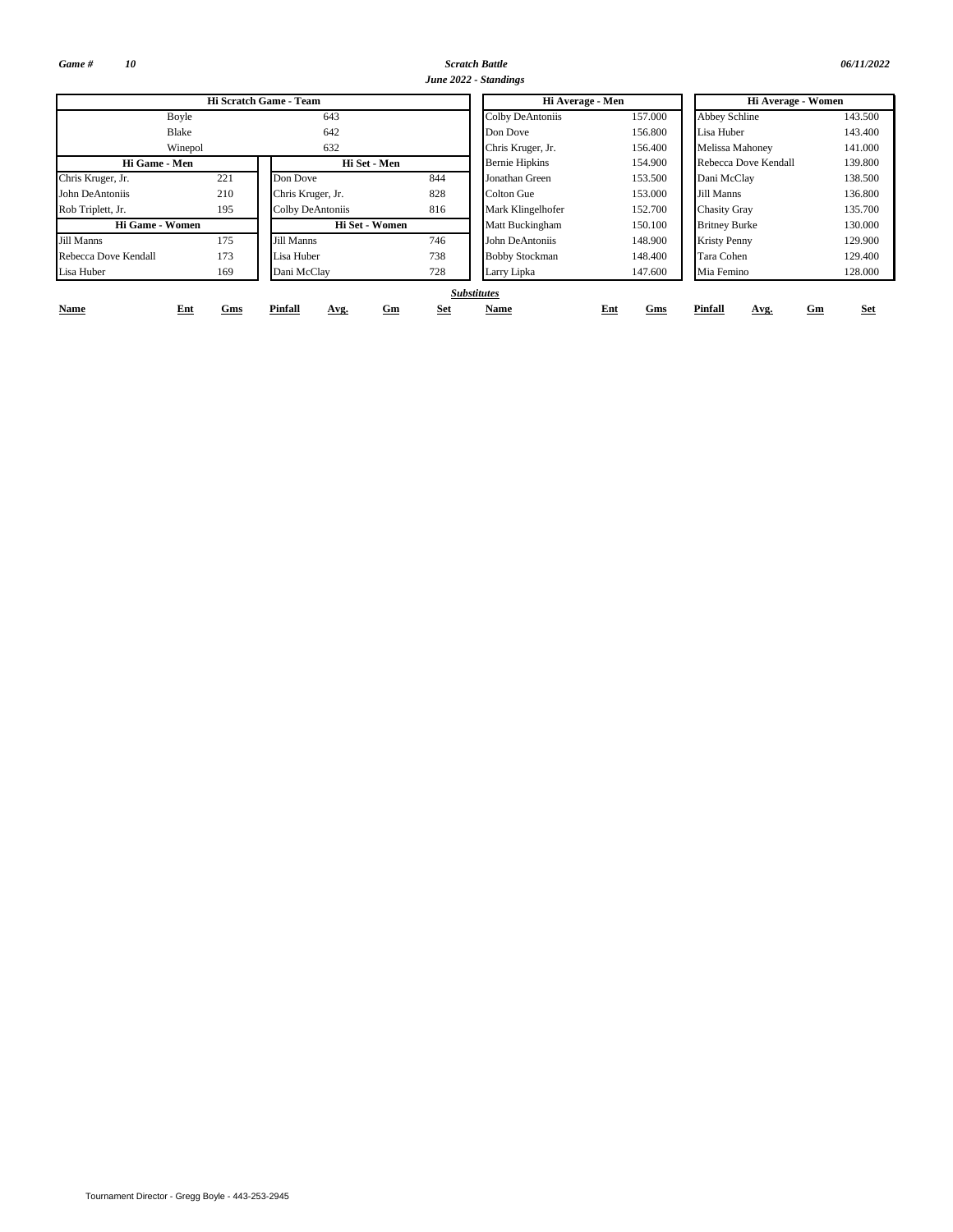## *Game # 10 Scratch Battle 6/11/2022*

*June 2022 - Statistics*

| $#1$ - Smith             | Ent |    | <b>Gms</b> Pinfall | Avg.    | Gm  | <b>Set</b> | # 2 - Oliff          | Ent |    | <b>Gms</b> Pinfall | Avg.             | Gm  | <b>Set</b> | $#3$ - Taylor          | Ent |    | <b>Gms</b> Pinfall | Avg.    | Gm    | <b>Set</b> |
|--------------------------|-----|----|--------------------|---------|-----|------------|----------------------|-----|----|--------------------|------------------|-----|------------|------------------------|-----|----|--------------------|---------|-------|------------|
| Stephanie Smith          | 118 | 10 | 1204               | 120.400 | 147 | 633        | <b>Brian Oliff</b>   | 131 | 10 | 1268               | 126.800          | 157 | 653        | Mike Barnes            | 123 | 10 | 1347               | 134.700 | 170   | 684        |
| John Wright              | 120 | 10 | 1196               | 119.600 | 172 | 608        | John Beuchert        | 132 | 10 | 1281               | 128.100 157      |     | 656        | <b>Bradley Taylor</b>  | 137 | 10 | 1249               | 124.900 | 163   | 630        |
| Kenny Mittelstetter, III | 120 | 10 | 1336               | 133.600 | 166 | 679        | Kevin Gibson         | 133 | 10 | 1364               | 136.400 159      |     | 729        | Brian Banzhoff         | 138 | 10 | 1318               | 131.800 | - 154 | 674        |
| Pixie Brown              | 132 | 10 | 1213               | 121.300 | 157 | 623        | Dani McClay          | 135 | 10 | 1385               | 138.500 161      |     | 728        | Jeremy Wood            | 140 | 10 | 1359               | 135.900 | 164   | 706        |
| #1 - Smith Total         | 490 |    |                    |         |     |            | #2 - Oliff Total     | 531 |    |                    |                  |     |            | #3 - Taylor Total      | 538 |    |                    |         |       |            |
| #4 - Sauter              | Ent |    | <b>Gms</b> Pinfall | Avg.    | Gm  | <b>Set</b> | #5 - Wander          | Ent |    | <b>Gms</b> Pinfall | Avg.             | Gm  | <b>Set</b> | # 6 - Stewart          | Ent |    | <b>Gms</b> Pinfall | Avg.    | Gm    | <b>Set</b> |
| Janet Sauter             | 127 | 10 | 1255               | 125.500 | 149 | 648        | Josh Bull            | 111 | 10 | 1269               | 126.900          | 167 | 652        | Carrie Matheson        | 124 | 10 | 1251               | 125.100 | 142   | 655        |
| Steve Bull               | 135 | 10 | 1388               | 138.800 | 164 | 702        | Dave Wander          | 132 | 10 | 1252               | 125.200          | 147 | 656        | <b>Justin Stewart</b>  | 128 | 10 | 1203               | 120.300 | 151   | 609        |
| Kevin Burke              | 136 | 10 | 1329               | 132.900 | 177 | 674        | Greg Burdick         | 138 | 10 | 1331               | 133.100          | 170 | 670        | Matt Anastasi          | 141 | 10 | 1395               | 139.500 | 162   | 698        |
| Larry Lipka              | 136 | 10 | 1476               | 147.600 | 193 | 789        | Scott Wolgamuth      | 145 | 10 | 1365               | 136.500          | 159 | 683        | Chuck Paris            | 143 | 10 | 1399               | 139.900 | 171   | 709        |
| #4 - Sauter Total        | 534 |    |                    |         |     |            | #5 - Wander Total    | 526 |    |                    |                  |     |            | #6 - Stewart Total     | 536 |    |                    |         |       |            |
| #7 - Gray                | Ent |    | <b>Gms</b> Pinfall | Avg.    | Gm  | <b>Set</b> | # 8 - Custer         | Ent |    | <b>Gms</b> Pinfall | Avg.             | Gm  | <b>Set</b> | $#9$ - Kapper          | Ent |    | <b>Gms</b> Pinfall | Avg.    | Gm    | Set        |
| <b>Chasity Gray</b>      | 126 | 10 | 1357               | 135.700 | 164 | 688        | <b>Trevor Custer</b> | 103 | 10 | 1195               | 119.500          | 153 | 603        | Jeff Kapper            | 130 | 10 | 1395               | 139.500 | 165   | 719        |
| <b>Bobby Stockman</b>    | 132 | 10 | 1484               | 148.400 | 181 | 764        | Zander Beddow        | 141 | 10 | 1391               | 139.100          | 160 | 709        | Patrick Sortino        | 132 | 10 | 1427               | 142.700 | 158   | 720        |
| Ray Keith                | 137 | 10 | 1397               | 139.700 | 163 | 742        | Colton Gue           | 144 | 10 | 1530               | 153.000          | 174 | 808        | Rob Barry              | 134 | 10 | 1444               | 144.400 | 166   | 729        |
| Richie Hipkins           | 145 | 10 | 1343               | 134.300 | 172 | 677        | Phil Dix             | 148 | 10 | 1449               | 144.900          | 181 | 737        | <b>Bob Subock</b>      | 139 | 10 | 1288               | 128.800 | 148   | 653        |
| #7 - Gray Total          | 540 |    |                    |         |     |            | #8 - Custer Total    | 536 |    |                    |                  |     |            | #9 - Kapper Total      | 535 |    |                    |         |       |            |
| $#10$ - Turner           | Ent |    | <b>Gms</b> Pinfall | Avg.    | Gm  | <b>Set</b> | #11 - Copper         | Ent |    | <b>Gms</b> Pinfall | Avg.             | Gm  | <b>Set</b> | #12 - Blake            | Ent |    | <b>Gms</b> Pinfall | Avg.    | Gm    | <b>Set</b> |
| Logan Turner             | 112 | 10 | 1329               | 132.900 | 179 | 683        | Mike Copper          | 117 | 10 | 1255               | 125.500          | 148 | 629        | <b>Marty Barnes</b>    | 128 | 10 | 1301               | 130.100 | 147   | 689        |
| <b>Steve Holtzner</b>    | 141 | 10 | 1433               | 143.300 | 162 | 734        | <b>Joe Elliott</b>   | 123 | 10 | 1294               | 129.400          | 148 | 665        | Isaac Blake            | 131 | 10 | 1329               | 132.900 | 173   | 688        |
| Wayne Lipka              | 141 | 10 | 1373               | 137.300 | 176 | 766        | Rob Triplett, Jr.    | 133 | 10 | 1454               | 145.400          | 195 | 776        | Alex Barnes            | 136 | 10 | 1355               | 135.500 | 159   | 683        |
| <b>Brian Vest</b>        | 146 | 10 | 1325               | 132.500 | 188 | 711        | Mark Berends         | 143 | 10 | 1449               | 144.900          | 181 | 725        | Don Dove               | 144 | 10 | 1568               | 156.800 | 181   | 844        |
| #10 - Turner Total       | 540 |    |                    |         |     |            | #11 - Copper Total   | 516 |    |                    |                  |     |            | #12 - Blake Total      | 539 |    |                    |         |       |            |
| #13 - Bontempo           | Ent |    | <b>Gms</b> Pinfall | Avg.    | Gm  | <b>Set</b> | #14 - Schline        | Ent |    | <b>Gms</b> Pinfall | Avg.             | Gm  | <b>Set</b> | #15 - Boyle            | Ent |    | <b>Gms</b> Pinfall | Avg.    | Gm    | <b>Set</b> |
| Scott Bontempo           | 118 | 10 | 1285               | 128.500 | 165 | 695        | Abbey Schline        | 130 | 10 | 1435               | 143.500          | 164 | 721        | Gregg Boyle            | 127 | 10 | 1378               | 137.800 | 174   | 716        |
| <b>Billy Koontz</b>      | 138 | 10 | 1286               | 128.600 | 161 | 654        | <b>Britney Burke</b> | 130 | 10 | 1300               | 130.000 156      |     | 670        | Mark Schwabline        | 131 | 10 | 1309               | 130.900 | 161   | 707        |
| Rob Yowell               | 139 | 10 | 1334               | 133.400 | 170 | 686        | Winnie Shriver, Jr.  | 139 | 10 | 1435               | 143.500          | 176 | 735        | <b>Barry Schriefer</b> | 132 | 10 | 1407               | 140.700 | 157   | 714        |
| John Huber               | 144 | 10 | 1406               | 140.600 | 174 | 710        | Greg Schriefer       | 141 | 10 |                    | 1412 141.200 172 |     | 729        | <b>Tim Bosley</b>      | 150 | 10 | 1356               | 135.600 | 181   | 695        |
| #13 - Bontempo Total     | 539 |    |                    |         |     |            | #14 - Schline Total  | 540 |    |                    |                  |     |            | #15 - Boyle Total      | 540 |    |                    |         |       |            |
| #16 - Moseley            | Ent |    | <b>Gms</b> Pinfall | Avg.    | Gm  | <b>Set</b> | $#17$ - Lange        | Ent |    | <b>Gms</b> Pinfall | Avg.             | Gm  | <b>Set</b> | $#18$ - Winepol        | Ent |    | <b>Gms</b> Pinfall | Avg.    | Gm    | <b>Set</b> |
| <b>Tom Moseley</b>       | 121 | 10 | 1244               | 124.400 | 143 | 626        | Donovan Lange        | 106 | 10 | 1269               | 126.900          | 150 | 666        | Jonathon Winepol       | 97  | 10 | 1153               | 115.300 | 139   | 580        |
| <b>Jason Arnett</b>      | 134 | 10 | 1456               | 145.600 | 166 | 744        | Erik Pistorio        | 136 | 10 | 1340               | 134.000          | 163 | 696        | Walt Brooks            | 142 | 10 | 1458               | 145.800 | 174   | 780        |
| <b>Scott Mills</b>       | 137 | 10 | 1191               | 119.100 | 151 | 605        | John Biederman       | 143 | 10 | 1462               | 146.200          | 184 | 737        | Colby DeAntoniis       | 148 | 10 | 1570               | 157.000 | 181   | 816        |
| Joe Ruthvin              | 141 | 10 | 1344               | 134.400 | 158 | 689        | Matt Kruger          | 151 | 10 | 1468               | 146.800          | 163 | 746        | John DeAntoniis        | 148 | 10 | 1489               | 148.900 | 210   | 811        |
| #16 - Moseley Total      | 533 |    |                    |         |     |            | #17 - Lange Total    | 536 |    |                    |                  |     |            | #18 - Winepol Total    | 535 |    |                    |         |       |            |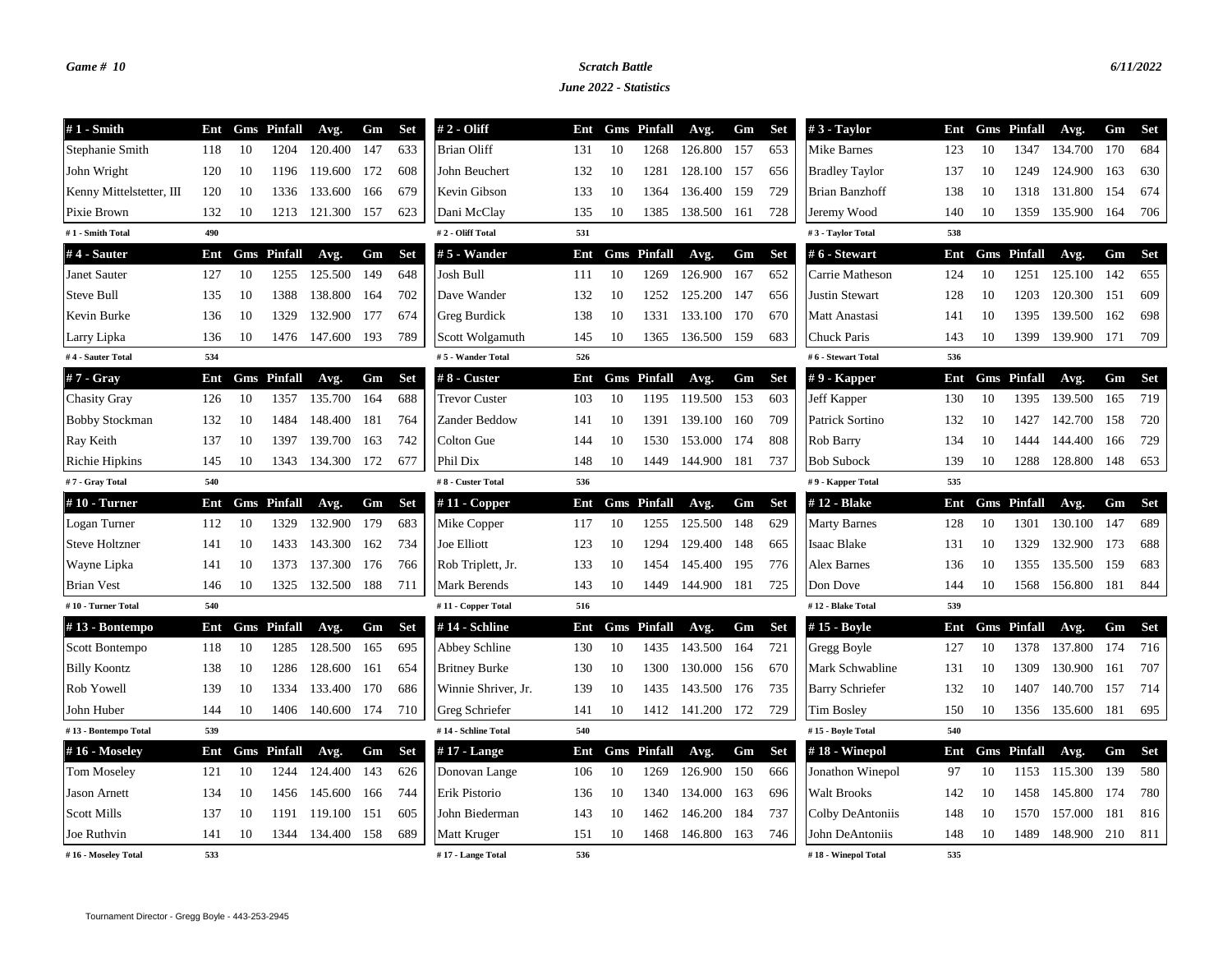### *Game # 10 Scratch Battle 6/11/2022*

*June 2022 - Statistics*

| #19 - Sisk               | Ent |    | <b>Gms</b> Pinfall | Avg.             | Gm   | Set        | $#20$ - Harvey         | Ent |    | <b>Gms</b> Pinfall | Avg.        | Gm  | Set        | $#21 - Gregory$        | Ent |    | <b>Gms</b> Pinfall | Avg.    | Gm    | Set        |
|--------------------------|-----|----|--------------------|------------------|------|------------|------------------------|-----|----|--------------------|-------------|-----|------------|------------------------|-----|----|--------------------|---------|-------|------------|
| Mike Sisk                | 123 | 10 | 1361               | 136.100          | 154  | 683        | <b>Thomas Harvey</b>   | 120 | 10 | 1306               | 130.600     | 168 | 686        | Marcie Gregory         | 125 | 10 | 1190               | 119.000 | 145   | 631        |
| Mike Bertoldi            | 130 | 10 | 1308               | 130.800          | 157  | 659        | Matt Warehime          | 131 | 10 | 1281               | 128.100     | 155 | 675        | Nick Harmel            | 127 | 10 | 1285               | 128.500 | 158   | 645        |
| <b>Scott Mauk</b>        | 141 | 10 | 1355               | 135.500          | 160  | 691        | <b>Chuck Cook</b>      | 137 | 10 | 1292               | 129.200     | 149 | 659        | RJ Hodges              | 131 | 5  | 597                | 119.400 | 128   | 597        |
| <b>Steve Dryer</b>       | 144 | 10 | 1430               | 143.000          | 187  | 761        | Brian Santuccio-Wever  | 143 | 10 | 1292               | 129.200 151 |     | 663        | Chris Hook             | 141 | 10 | 1392               | 139.200 | 175   | 713        |
| #19 - Sisk Total         | 538 |    |                    |                  |      |            | #20 - Harvey Total     | 531 |    |                    |             |     |            | #21 - Gregory Total    | 524 |    |                    |         |       |            |
| #22 - Kromeke            | Ent |    | <b>Gms</b> Pinfall | Avg.             | Gm   | <b>Set</b> | # 23 - Femino          | Ent |    | <b>Gms</b> Pinfall | Avg.        | Gm  | <b>Set</b> | $# 24 - Buckingham$    | Ent |    | <b>Gms</b> Pinfall | Avg.    | Gm    | <b>Set</b> |
| Sean Kromeke             | 121 | 10 | 1182               | 118.200          | 160  | 601        | Mia Femino             | 116 | 10 | 1280               | 128.000     | 159 | 651        | Nick Green             | 112 | 10 | 1196               | 119.600 | 142   | 629        |
| Travelle Johnson         | 127 | 10 | 1341               | 134.100          | 161  | 706        | Matt Zoch              | 131 | 10 | 1244               | 124.400     | 159 | 641        | Matt Buckingham        | 141 | 10 | 1501               | 150.100 | 164   | 755        |
| Jason Saghy              | 142 | 10 | 1408               | 140.800          | 192  | 727        | Nicholas Lloyd         | 136 | 10 | 1362               | 136.200     | 173 | 684        | Jonathan Green         | 141 | 10 | 1535               | 153.500 | 170   | 771        |
| <b>Joey Sears</b>        | 149 | 10 | 1419               | 141.900 171      |      | 766        | Chris Kruger, Jr.      | 148 | 10 | 1564               | 156.400     | 221 | 828        | Kyle Bull              | 143 | 10 | 1304               | 130.400 | 152   | 657        |
| #22 - Kromeke Total      | 539 |    |                    |                  |      |            | #23 - Femino Total     | 531 |    |                    |             |     |            | #24 - Buckingham Total | 537 |    |                    |         |       |            |
| #25 - Sellers            | Ent |    | <b>Gms</b> Pinfall | Avg.             | Gm   | <b>Set</b> | #26 - Niedzwicki       | Ent |    | <b>Gms</b> Pinfall | Avg.        | Gm  | <b>Set</b> | # 27 - Welton          | Ent |    | <b>Gms</b> Pinfall | Avg.    | Gm    | <b>Set</b> |
| <b>Kylie Sellers</b>     | 110 | 10 | 1229               | 122.900          | 149  | 618        | Andrea Niedzwicki      | 120 | 10 | 1178               | 117.800     | 134 | 603        | <b>Russ Welton</b>     | 125 | 10 | 1081               | 108.100 | 143   | 575        |
| Jeramie Killingsworth    | 132 | 10 | 1404               | 140.400          | 162  | 712        | Gary McKinsey          | 135 | 10 | 1243               | 124.300     | 153 | 627        | Dave Jones             | 127 | 10 | 1321               | 132.100 | 160   | 705        |
| John Davis, Jr.          | 142 | 10 | 1352               | 135.200          | 181  | 682        | Mike Manns             | 141 | 10 | 1357               | 135.700     | 177 | 680        | <b>Bill Collison</b>   | 141 | 10 | 1302               | 130.200 | 147   | 692        |
| <b>Bernie Hipkins</b>    | 154 | 10 | 1549               | 154.900          | 181  | 777        | Lisa Huber             | 144 | 10 | 1434               | 143.400     | 169 | 738        | <b>Billy Thomas</b>    | 147 | 10 | 1429               | 142.900 | -165  | 738        |
| #25 - Sellers Total      | 538 |    |                    |                  |      |            | #26 - Niedzwicki Total | 540 |    |                    |             |     |            | #27 - Welton Total     | 540 |    |                    |         |       |            |
| #28 - Quattrocche        | Ent |    | <b>Gms</b> Pinfall | Avg.             | Gm   | <b>Set</b> | # 29 - Cohen           | Ent |    | <b>Gms</b> Pinfall | Avg.        | Gm  | <b>Set</b> | #30 - Louth            | Ent |    | <b>Gms</b> Pinfall | Avg.    | Gm    | <b>Set</b> |
| <b>Chuck Quattrocche</b> | 129 | 10 | 1279               | 127.900          | 152  | 656        | Melissa Mahoney        | 128 | 10 | 1410               | 141.000     | 159 | 705        | <b>Spencer Mahoney</b> | 108 | 10 | 1154               | 115.400 | 139   | 606        |
| <b>Jason Sauter</b>      | 134 | 10 | 1394               | 139.400          | 179  | 703        | Tara Cohen             | 130 | 10 | 1294               | 129.400     | 146 | 666        | Chris Louth            | 134 | 10 | 1286               | 128.600 | 160   | 683        |
| <b>Steve Rowley</b>      | 135 | 10 | 1292               | 129.200          | 147  | 664        | Rebecca Dove Kendall   | 135 | 10 | 1398               | 139.800     | 173 | 710        | Rob Hanley             | 140 | 10 | 1399               | 139.900 | 181   | 729        |
| Erik Pellett             | 139 | 10 | 1265               | 126.500          | 155  | 645        | Jill Manns             | 142 | 10 | 1368               | 136.800     | 175 | 746        | Daniel Mahoney         | 140 | 10 | 1379               | 137.900 | 166   | 743        |
| #28 - Quattrocche Total  | 537 |    |                    |                  |      |            | #29 - Cohen Total      | 535 |    |                    |             |     |            | #30 - Louth Total      | 522 |    |                    |         |       |            |
| #31 - Watson             | Ent |    | <b>Gms</b> Pinfall | Avg.             | Gm   | <b>Set</b> | $#32$ - Bright         | Ent |    | <b>Gms</b> Pinfall | Avg.        | Gm  | <b>Set</b> | #33 - Vallinas         | Ent |    | <b>Gms</b> Pinfall | Avg.    | Gm    | Set        |
| Chris Watson             | 124 | 10 | 1348               | 134.800          | 169  | 705        | <b>Bill Bright</b>     | 124 | 10 | 1340               | 134.000     | 168 | 684        | Mike Vallinas          | 130 | 10 | 1327               | 132.700 | 159   | 667        |
| John Martin              | 126 | 10 | 1224               | 122.400          | 140  | 654        | Johnny Wilson          | 129 | 10 | 1296               | 129.600     | 147 | 682        | <b>Scott Phillips</b>  | 132 | 10 | 1275               | 127.500 | 166   | 709        |
| <b>Chuck Hicks</b>       | 134 | 10 | 1331               | 133.100          | 159  | 695        | Kevin Roycroft         | 134 | 10 | 1343               | 134.300     | 168 | 708        | Michael Schaeffer      | 136 | 10 | 1380               | 138.000 | 146   | 701        |
| Chris Veschusio          | 139 | 10 |                    | 1255 125.500 143 |      | 637        | Mark Klingelhofer      | 147 | 10 | 1527               | 152.700 179 |     | 811        | Daniel Dryden          | 138 | 10 | 1284               | 128.400 | - 158 | 669        |
| #31 - Watson Total       | 523 |    |                    |                  |      |            | #32 - Bright Total     | 534 |    |                    |             |     |            | #33 - Vallinas Total   | 536 |    |                    |         |       |            |
| #34 - Doody              | Ent |    | <b>Gms</b> Pinfall | Avg.             | Gm   | <b>Set</b> | # 35 - Sieck           | Ent |    | <b>Gms</b> Pinfall | Avg.        | Gm  | <b>Set</b> | #36 - Wienner          | Ent |    | <b>Gms</b> Pinfall | Avg.    | Gm    | Set        |
| <b>Felicity Doody</b>    | 115 | 10 | 1230               | 123.000          | 159  | 663        | <b>Becky Sieck</b>     | 125 | 10 | 1231               | 123.100     | 138 | 649        | Conner Wienner         | 116 | 10 | 1202               | 120.200 | 138   | 611        |
| Tommy Miller, Jr.        | 134 | 10 | 1246               | 124.600          | 143  | 652        | <b>Kristy Penny</b>    | 128 | 10 | 1299               | 129.900     | 153 | 656        | <b>Bill Fox</b>        | 131 | 10 | 1305               | 130.500 | 174   | 663        |
| <b>Steve Baker</b>       | 137 | 10 | 1297               | 129.700          | -170 | 715        | Lucas Penny            | 141 | 10 | 1233               | 123.300     | 150 | 632        | Dennis Ober            | 134 | 10 | 1297               | 129.700 | 155   | 651        |
| Dylan Hanshew            | 142 | 10 | 1411               | 141.100          | 175  | 742        | James Simon            | 142 | 10 | 1310               | 131.000     | 147 | 661        | Andy Gerhard           | 145 | 10 | 1453               | 145.300 | 174   | 748        |
| #34 - Doody Total        | 528 |    |                    |                  |      |            | #35 - Sieck Total      | 536 |    |                    |             |     |            | #36 - Wienner Total    | 526 |    |                    |         |       |            |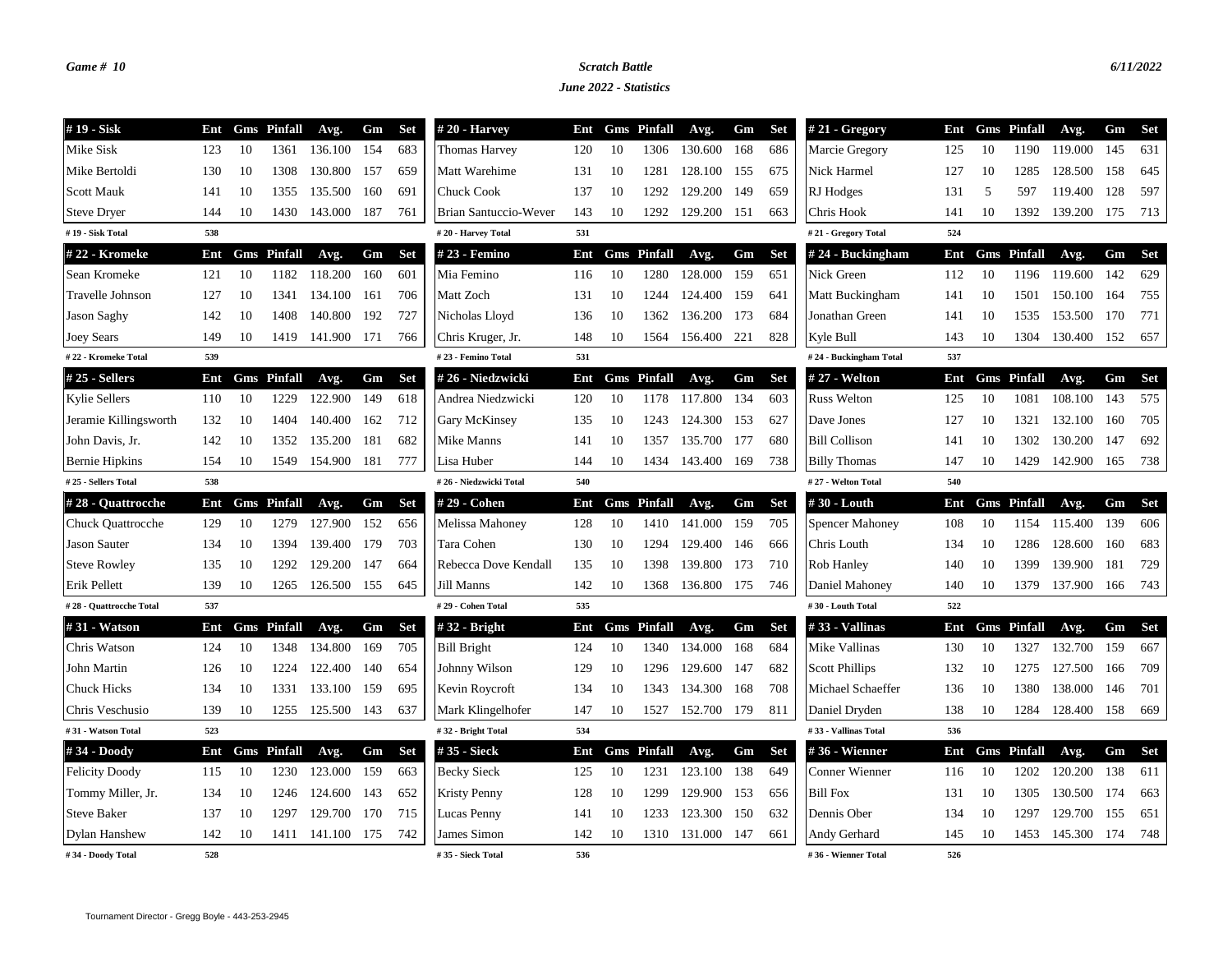#### *June 2022 - Game 10 Results Scratch Battle*

| $#1$ - Smith             | Gm  | # 2 - Oliff           | Gm  | #3 - Taylor            | Gm  | $#4 - Sauter$            | Gm  | #5 - Wander          | Gm  | #6 - Stewart           | Gm               |
|--------------------------|-----|-----------------------|-----|------------------------|-----|--------------------------|-----|----------------------|-----|------------------------|------------------|
| Stephanie Smith          | 100 | <b>Brian Oliff</b>    | 108 | <b>Mike Barnes</b>     | 133 | <b>Janet Sauter</b>      | 130 | <b>Josh Bull</b>     | 137 | Carrie Matheson        | 119              |
| John Wright              | 129 | John Beuchert         | 133 | <b>Bradley Taylor</b>  | 101 | <b>Steve Bull</b>        | 142 | Dave Wander          | 123 | <b>Justin Stewart</b>  | 97               |
| Kenny Mittelstetter, III | 114 | Kevin Gibson          | 112 | <b>Brian Banzhoff</b>  | 135 | Kevin Burke              | 146 | Greg Burdick         | 142 | Matt Anastasi          | 151              |
| Pixie Brown              | 113 | Dani McClay           | 131 | Jeremy Wood            | 164 | Larry Lipka              | 152 | Scott Wolgamuth      | 144 | <b>Chuck Paris</b>     | 119              |
| <b>Total</b>             | 456 | <b>Total</b>          | 484 | <b>Total</b>           | 533 | <b>Total</b>             | 570 | <b>Total</b>         | 546 | Total                  | 486              |
| $#7 - Gray$              | Gm  | #8 - Custer           | Gm  | $#9$ - Kapper          | Gm  | $#10$ - Turner           | Gm  | $#11$ - Copper       | Gm  | #12 - Blake            | Gm               |
| <b>Chasity Gray</b>      | 128 | <b>Trevor Custer</b>  | 121 | Jeff Kapper            | 133 | Logan Turner             | 144 | Mike Copper          | 101 | <b>Marty Barnes</b>    | 139              |
| <b>Bobby Stockman</b>    | 153 | Zander Beddow         | 160 | Patrick Sortino        | 139 | <b>Steve Holtzner</b>    | 149 | Joe Elliott          | 111 | <b>Isaac Blake</b>     | 135              |
| Ray Keith                | 156 | <b>Colton Gue</b>     | 172 | Rob Barry              | 139 | Wayne Lipka              | 93  | Rob Triplett, Jr.    | 146 | <b>Alex Barnes</b>     | 121              |
| Richie Hipkins           | 117 | Phil Dix              | 138 | <b>Bob Subock</b>      | 133 | <b>Brian Vest</b>        | 114 | <b>Mark Berends</b>  | 122 | Don Dove               | 169              |
| Total                    | 554 | <b>Total</b>          | 591 | <b>Total</b>           | 544 | <b>Total</b>             | 500 | Total                | 480 | Total                  | 564              |
| #13 - Bontempo           | Gm  | #14 - Schline         | Gm  | #15 - Boyle            | Gm  | #16 - Moseley            | Gm  | #17 - Lange          | Gm  | $#18$ - Winepol        | Gm               |
| Scott Bontempo           | 118 | Abbey Schline         | 111 | Gregg Boyle            | 127 | Tom Moseley              | 111 | Donovan Lange        | 122 | Jonathon Winepol       | 97               |
| <b>Billy Koontz</b>      | 124 | <b>Britney Burke</b>  | 119 | Mark Schwabline        | 142 | Jason Arnett             | 156 | Erik Pistorio        | 136 | <b>Walt Brooks</b>     | 165              |
| Rob Yowell               | 135 | Winnie Shriver, Jr.   | 176 | <b>Barry Schriefer</b> | 157 | <b>Scott Mills</b>       | 123 | John Biederman       | 144 | Colby DeAntoniis       | 181              |
| John Huber               | 108 | Greg Schriefer        | 110 | <b>Tim Bosley</b>      | 142 | Joe Ruthvin              | 127 | Matt Kruger          | 129 | John DeAntoniis        | 119              |
| <b>Total</b>             | 485 | <b>Total</b>          | 516 | <b>Total</b>           | 568 | <b>Total</b>             | 517 | <b>Total</b>         | 531 | <b>Total</b>           | 562              |
| #19 - Sisk               | Gm  | $# 20 - Harvey$       | Gm  | #21 - Gregory          | Gm  | #22 - Kromeke            | Gm  | #23 - Femino         | Gm  | #24 - Buckingham       | Gm               |
| Mike Sisk                | 138 | <b>Thomas Harvey</b>  | 119 | Marcie Gregory         | 88  | Sean Kromeke             | 122 | Mia Femino           | 131 | Nick Green             | 107              |
| Mike Bertoldi            | 117 | Matt Warehime         | 155 | Nick Harmel            | 139 | <b>Travelle Johnson</b>  | 132 | Matt Zoch            | 140 | Matt Buckingham        | 158              |
| <b>Scott Mauk</b>        | 148 | <b>Chuck Cook</b>     | 137 | Phil Robinson          | 141 | Jason Saghy              | 129 | Nicholas Lloyd       | 113 | Jonathan Green         | 160              |
| <b>Steve Dryer</b>       | 124 | Brian Santuccio-Wever | 124 | Chris Hook             | 125 | Joey Sears               | 148 | Chris Kruger, Jr.    | 135 | Kyle Bull              | 104              |
| <b>Total</b>             | 527 | <b>Total</b>          | 535 | <b>Total</b>           | 493 | <b>Total</b>             | 531 | <b>Total</b>         | 519 | <b>Total</b>           | 529              |
| $#25$ - Sellers          | Gm  | #26 - Niedzwicki      | Gm  | # 27 - Welton          | Gm  | #28 - Quattrocche        | Gm  | #29 - Cohen          | Gm  | #30 - Louth            | Gm               |
| <b>Kylie Sellers</b>     | 122 | Andrea Niedzwicki     | 113 | <b>Russ Welton</b>     | 90  | <b>Chuck Quattrocche</b> | 92  | Melissa Mahoney      | 113 | <b>Spencer Mahoney</b> | 88               |
| Jeramie Killingsworth    | 159 | <b>Gary McKinsey</b>  | 121 | Dave Jones             | 108 | Jason Sauter             | 179 | Tara Cohen           | 132 | Chris Louth            | 153              |
| John Davis, Jr.          | 128 | <b>Mike Manns</b>     | 132 | <b>Bill Collison</b>   | 108 | <b>Steve Rowley</b>      | 136 | Rebecca Dove Kendall | 152 | <b>Rob Hanley</b>      | 145              |
| <b>Bernie Hipkins</b>    | 167 | Lisa Huber            | 146 | <b>Billy Thomas</b>    | 152 | Erik Pellett             | 119 | Jill Manns           | 131 | Daniel Mahoney         | 135              |
| <b>Total</b>             | 576 | <b>Total</b>          | 512 | <b>Total</b>           | 458 | <b>Total</b>             | 526 | <b>Total</b>         | 528 | <b>Total</b>           | $\overline{521}$ |
| #31 - Watson             | Gm  | #32 - Bright          | Gm  | #33 - Vallinas         | Gm  | #34 - Doody              | Gm  | #35 - Sieck          | Gm  | #36 - Wienner          | Gm               |
| Chris Watson             | 135 | <b>Bill Bright</b>    | 115 | Mike Vallinas          | 103 | <b>Felicity Doody</b>    | 85  | <b>Becky Sieck</b>   | 138 | Conner Wienner         | 112              |
| John Martin              | 107 | Johnny Wilson         | 123 | <b>Scott Phillips</b>  | 112 | Tommy Miller, Jr.        | 115 | <b>Kristy Penny</b>  | 114 | <b>Bill Fox</b>        | 127              |
|                          | 156 | Kevin Roycroft        | 168 | Michael Schaeffer      | 134 | <b>Steve Baker</b>       | 115 | Lucas Penny          | 111 | Dennis Ober            | 133              |
| <b>Chuck Hicks</b>       |     |                       |     |                        |     |                          |     |                      |     |                        |                  |
| Chris Veschusio          | 131 | Mark Klingelhofer     | 172 | Daniel Dryden          | 128 | <b>Dylan Hanshew</b>     | 175 | James Simon          | 120 | Andy Gerhard           | 150              |